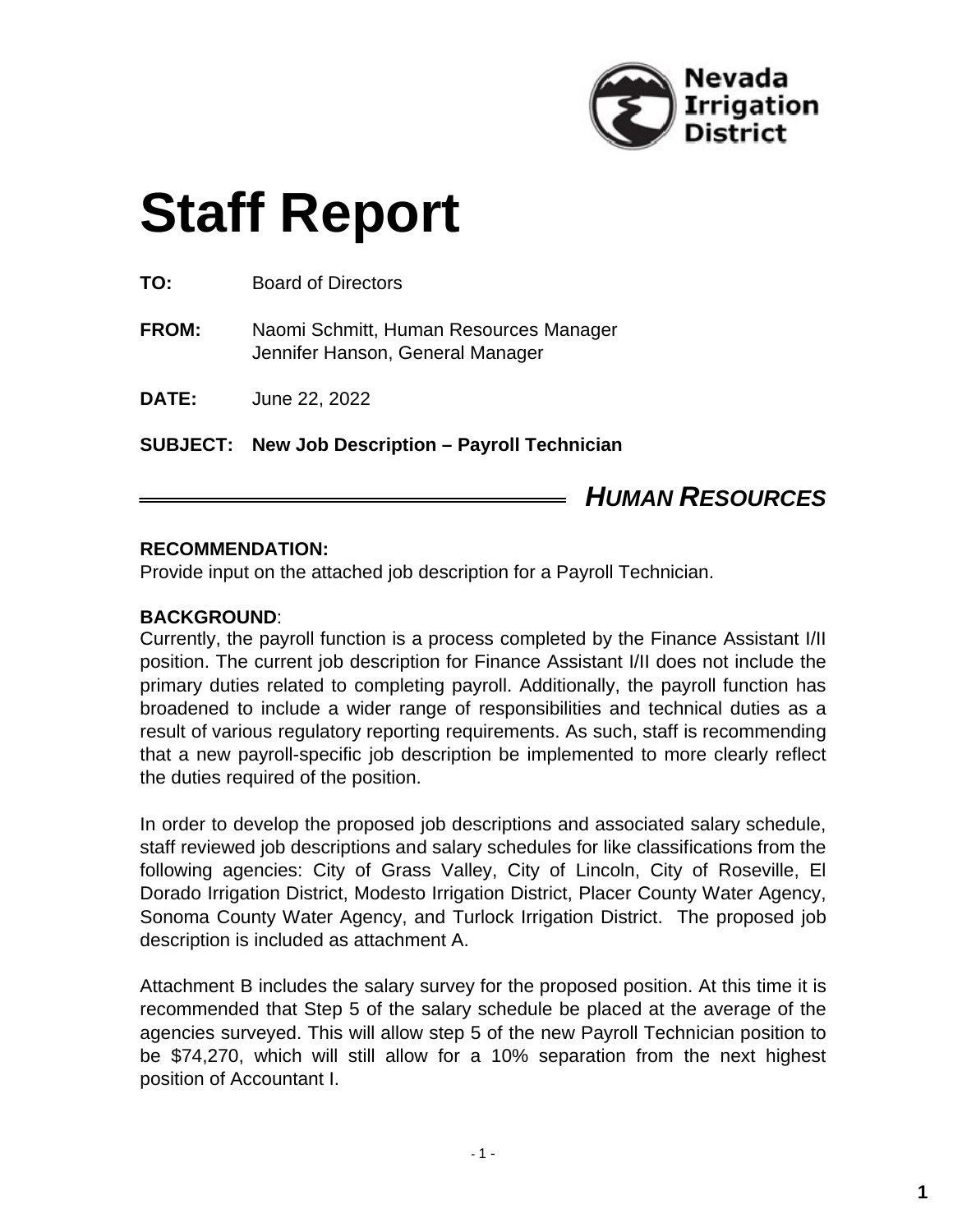The addition of this position will also give the District the ability to allow for internal growth.

In order to ensure that staff with access to confidential information is consistent, the Payroll Technician position will be designated in the Confidential Unit of the Unrepresented Employee Benefits and Compensation Plan.

If approved, this newly created position would be filled through an internal recruitment process.

# **BUDGETARY IMPACT:**

None anticipated.

Attachments: (2)

- Attachment A: Payroll Technician Job Description
- Attachment B: Exhibit A of The Benefit & Compensation Plan Unrepresented Employees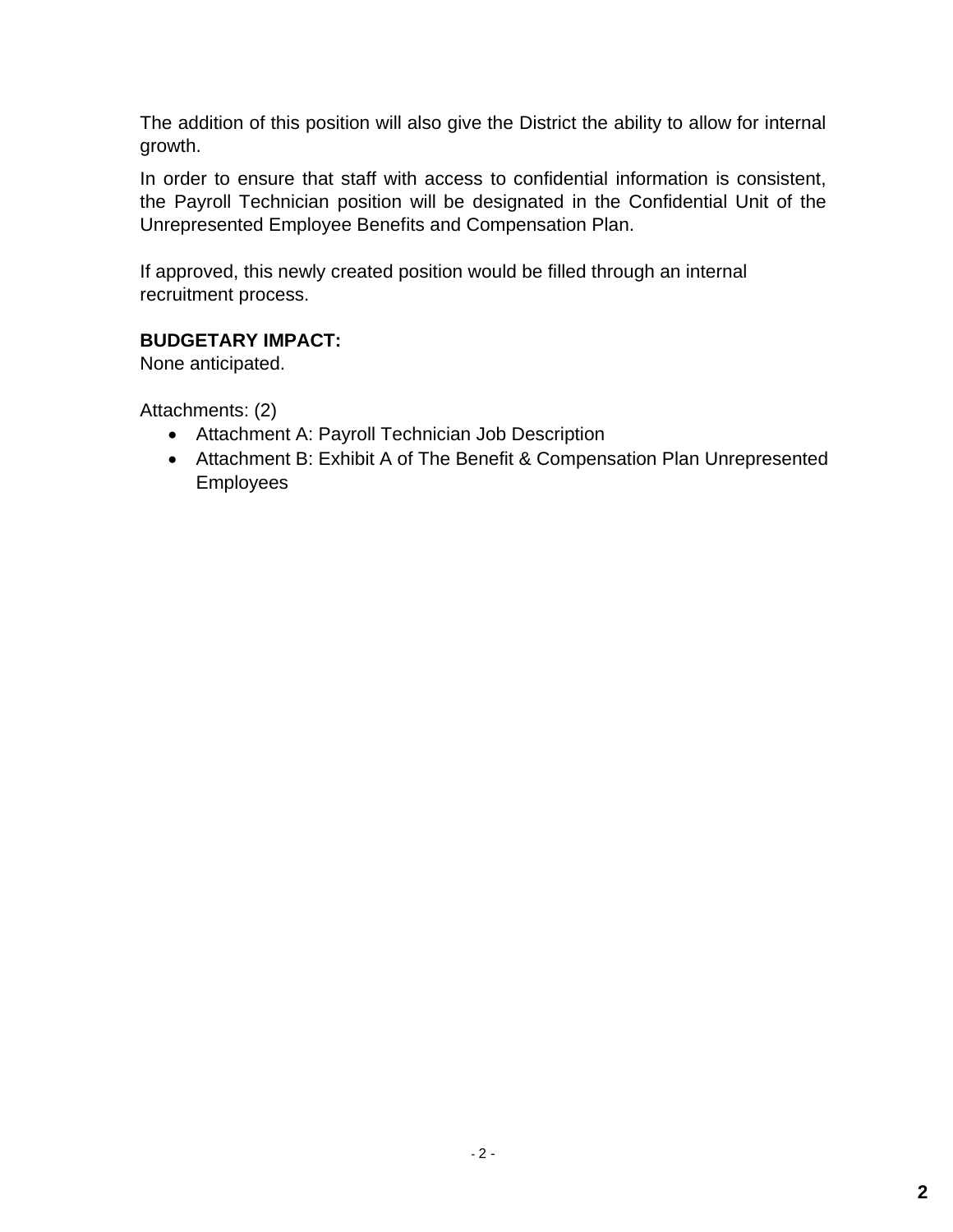### Attachment A

| <b>NEVADA IRRIGATION DISTRICT</b><br><b>Job Description</b> |                                 |                                    |                              |  |  |  |  |
|-------------------------------------------------------------|---------------------------------|------------------------------------|------------------------------|--|--|--|--|
|                                                             | Job Title:   Payroll Technician | Reports To:                        | <b>Assigned Supervisor</b>   |  |  |  |  |
| Salary<br>Range:                                            | <b>UOAXX</b>                    | Approved by<br>Board of Directors: | xx/xx/xxxx                   |  |  |  |  |
| <b>FLSA</b><br>Status:                                      | Non-exempt                      | Unit:                              | Unrepresented - Confidential |  |  |  |  |

*Class specifications are intended to present a descriptive list of the range of duties performed by employees in the class. Specifications are not intended to reflect all duties performed within the job.*

#### **Definition**

Under the direction of the Controller, perform the primary function of payroll in addition to performing some accounting functions, which include phases of the general ledger, project accounting, and accounts payable and receivable.

#### **Distinguishing Characteristics**

Incumbents in this job class perform responsible duties requiring the analysis and evaluation of payroll problems, applications of state and federal taxing laws and regulations, employee rights as specified in memoranda of understanding, and the application of complex payroll policies and procedures.

#### **Supervision Received and Exercised**

Receives direction from assigned supervisory personnel.

#### **Essential Functions Statements**

*Essential and other important responsibilities and duties may include, but are not limited to, the following:*

- 1. Perform specialized and detailed work in the processing of payroll.
- 2. Utilize spreadsheets and computer database systems; enters, posts, verifies, handles and retrieves a wide variety of routine to complex payroll or general accounting data; and distributes required reports.
- 3. Provide accurate and timely information and assistance to employees.
- 4. Establish and maintain payroll records and process wage garnishments; review, audit and update records as necessary; handle a variety of confidential employee related information.
- 5. Perform difficult or complex accounting or financial support work in general accounting and payroll; review and reconcile varied reports, computer generated materials and related data; maintain varied subsidiary ledgers, auditing and reconciling reports and information and posting data as required.
- 6. Maintain payroll system or assist with the identification of program changes, prepare source documents, and monitor the coding of information; generate ad hoc reports for payroll, budget and collective bargaining purposes.
- 7. Provide technical staff support when needed to process and review for accuracy and policy compliance.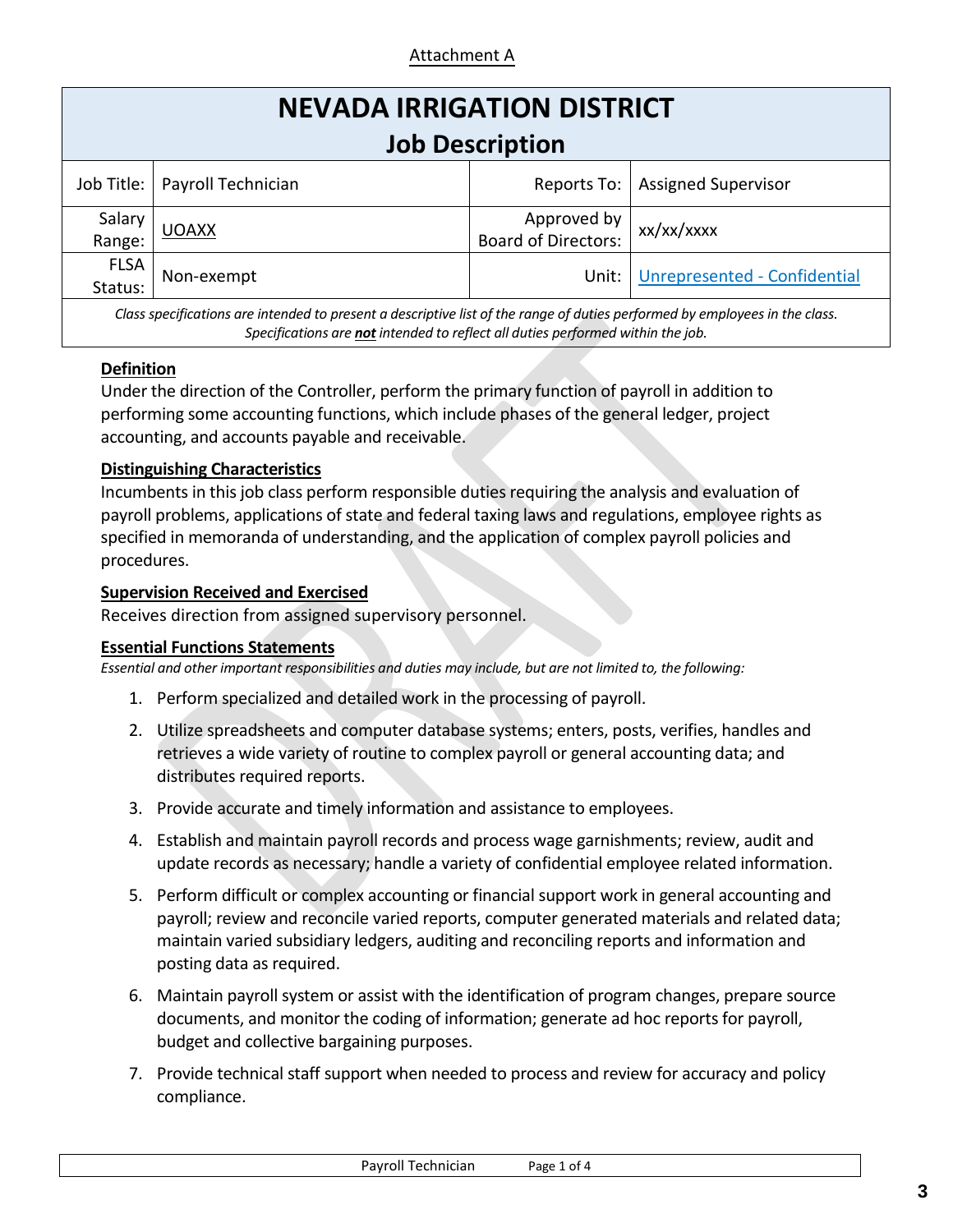- 8. Enter and retrieve data through an online computer system; prepare and review correspondence and other accounting reports.
- 9. Provide backup support for processing various reports related to leave status, Deferred Compensation, PERS, IRS Section 125 plans, life insurance, disability insurance, COBRA, Worker's Compensation etc.
- 10. Prepare, compile, tabulate and maintain data and complex documents; assist with preparing technical financial, statistical and operational reports, statement and records.
- 11. Research and respond to employee and District departments' questions regarding accounting procedures, status of accounts or payments, payroll, or other transaction matters.
- 12. Provide assistance to outside auditing firms.
- 13. Assist in the preparation of all monthly, quarterly and annual reports for appropriate State, Federal or other agencies as required.
- 14. Provide support in the area of accounts payable and other staff level support of Finance operations.
- 15. Build and maintain positive working relationships with co-workers, other District employees and the public using principles of good customer service.
- 16. Perform related duties as assigned.

### **Qualifications**

Knowledge of:

- Practices, methods and terminology used in financial and statistical record keeping.
- Requirements of payroll systems, reporting, processing and administration.
- Basic and more complex math and its applications.
- Pertinent Federal, State and local laws, codes and regulations related to payroll.
- Principles and practices of research and statistical methods.
- Principles and practices of accounting, including financial record keeping and bookkeeping.
- Principle and practices of accounts payable and billing operations.
- Basic principles of Generally Accepted Accounting Principles (GAAP).
- Basic principles of Fund Accounting.
- Modern office equipment including use of applicable computer applications.
- District policies and procedures related to area of assignment.

## Ability to:

- Perform a variety of difficult and responsible duties and tasks related to payroll and accounting practices, operations and processing in a governmental environment.
- Operate and use modern office equipment including a computer and applicable software.
- Apply and explain District policies and procedures.
- Make mathematical calculations.
- Establish and maintain effective working relationships with those contacted in the course of work.
- Apply complex policies, procedures and regulations.
- Maintain confidentiality of work performed and information received.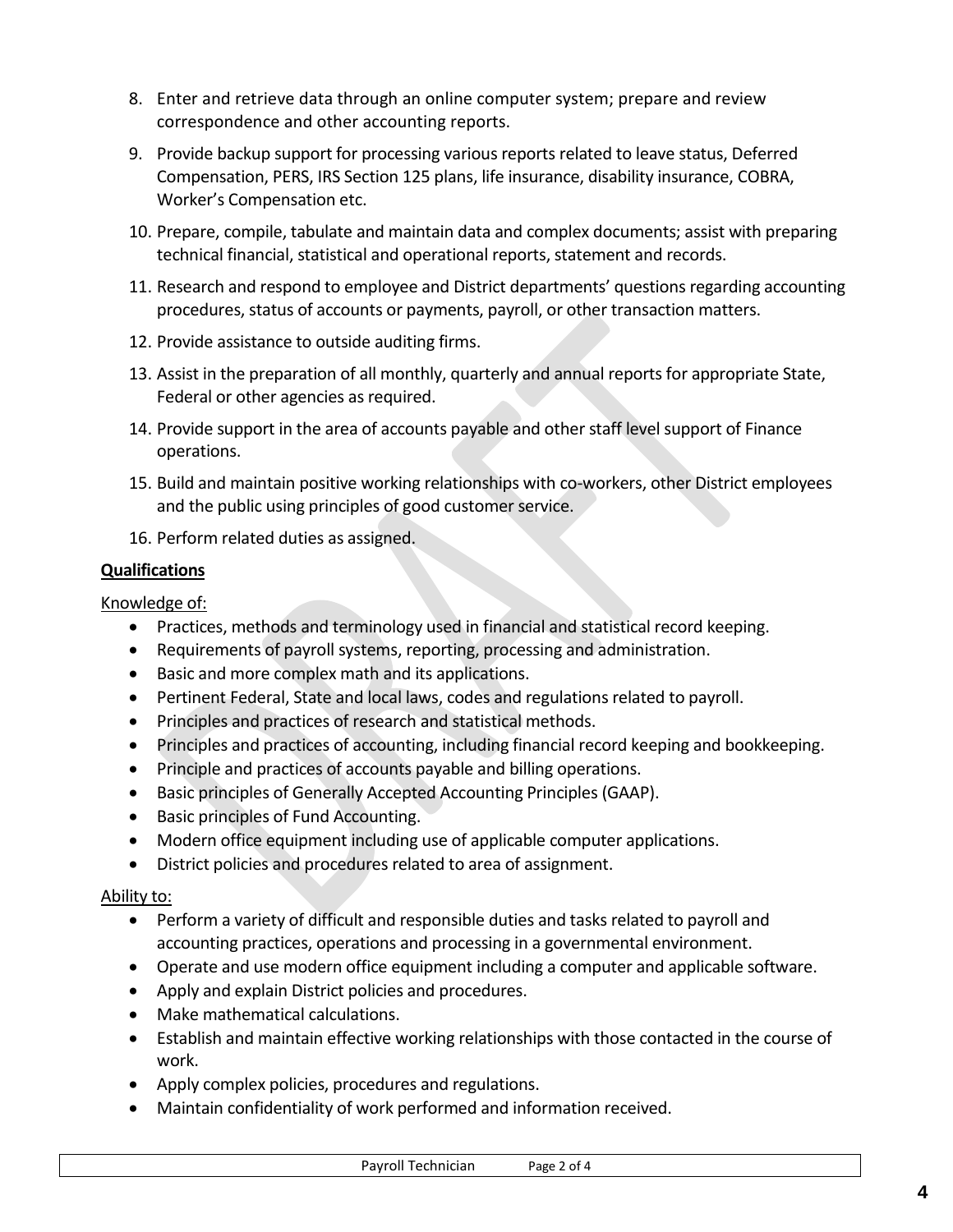- Perform assigned duties and tasks using independent judgment, personal initiative and limited supervision.
- Research issues related to payroll and other areas of assigned responsibility.
- Work collaboratively with Human Resources and other departments as necessary.
- Follow oral and written instructions.
- Communicate clearly, concisely and effectively, both orally and in writing.
- Recognize, prioritize and accomplish required tasks.

#### Responsibility to:

- Obey safe work practices, procedures, and regulations including wearing protective equipment and safety devices.
- Operate equipment in a careful and safe manner.
- Acknowledge the use of safeguards by other employees.
- Report any removal, displacement, damage, destruction, or tampering of safety devices, safeguards, notices or warnings.
- Report any safety risks or hazards to your supervisor or other management personnel.
- Report to your supervisor or other management personnel any work assignment that you feel would require you to perform the work in an unsafe manner.

#### **Experience and Education Guidelines**

*Any combination of experience and education that would likely provide the required knowledge and abilities is qualifying. A typical way to obtain the knowledge and abilities would be:*

#### Experience:

An associate degree from an accredited college or equivalent work experience in accounting, business, bookkeeping or related field and 3 years of payroll preparation, administration and processing experience (a Bachelor's Degree or higher in a related field from an accredited college or university may substitute for one (1) year of experience).

#### Education:

Equivalent to completion of the twelfth grade supplemented by at least two college level courses in bookkeeping, business, accounting, or a related field.

#### License and Certificate:

Possession of a valid California driver's license.

#### **Working Conditions**

#### Environmental Conditions:

Work is normally performed in a temperature-controlled office environment subject to typical office noise.

#### Physical Conditions:

Essential functions may require maintaining physical condition necessary to sit at desk and/or stand for long periods of time; intermittently twist and reach office equipment; write and use keyboard to communicate through written means; and lift or carry weight of 25 pounds or less.

#### Mental Conditions:

Essential functions may require maintaining mental condition necessary to review documents related to department operations; observe, identify, and problem solve office systems and procedures;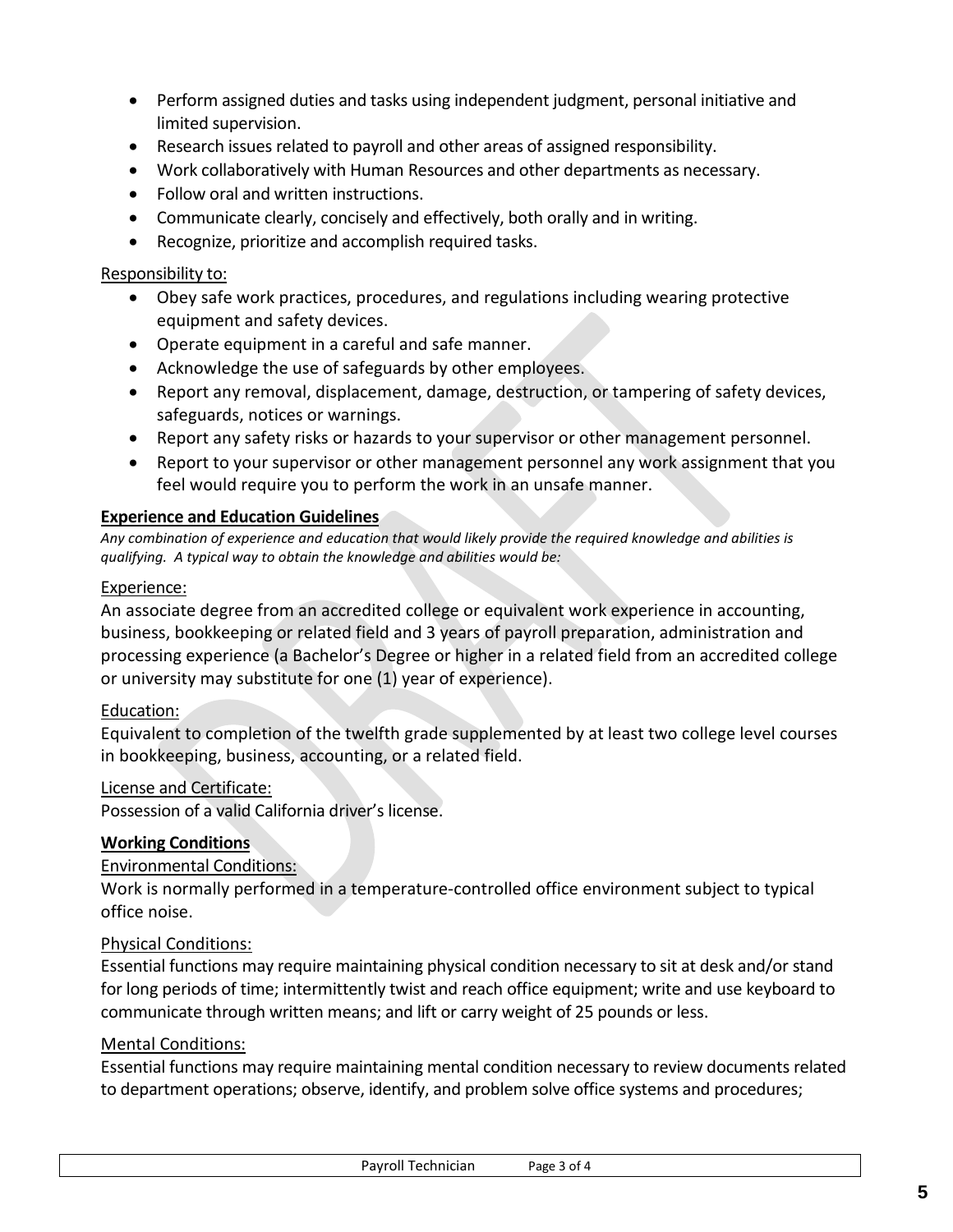understand, interpret and explain department policies and procedures; explain and problem solve issues for staff; and handle conflict.